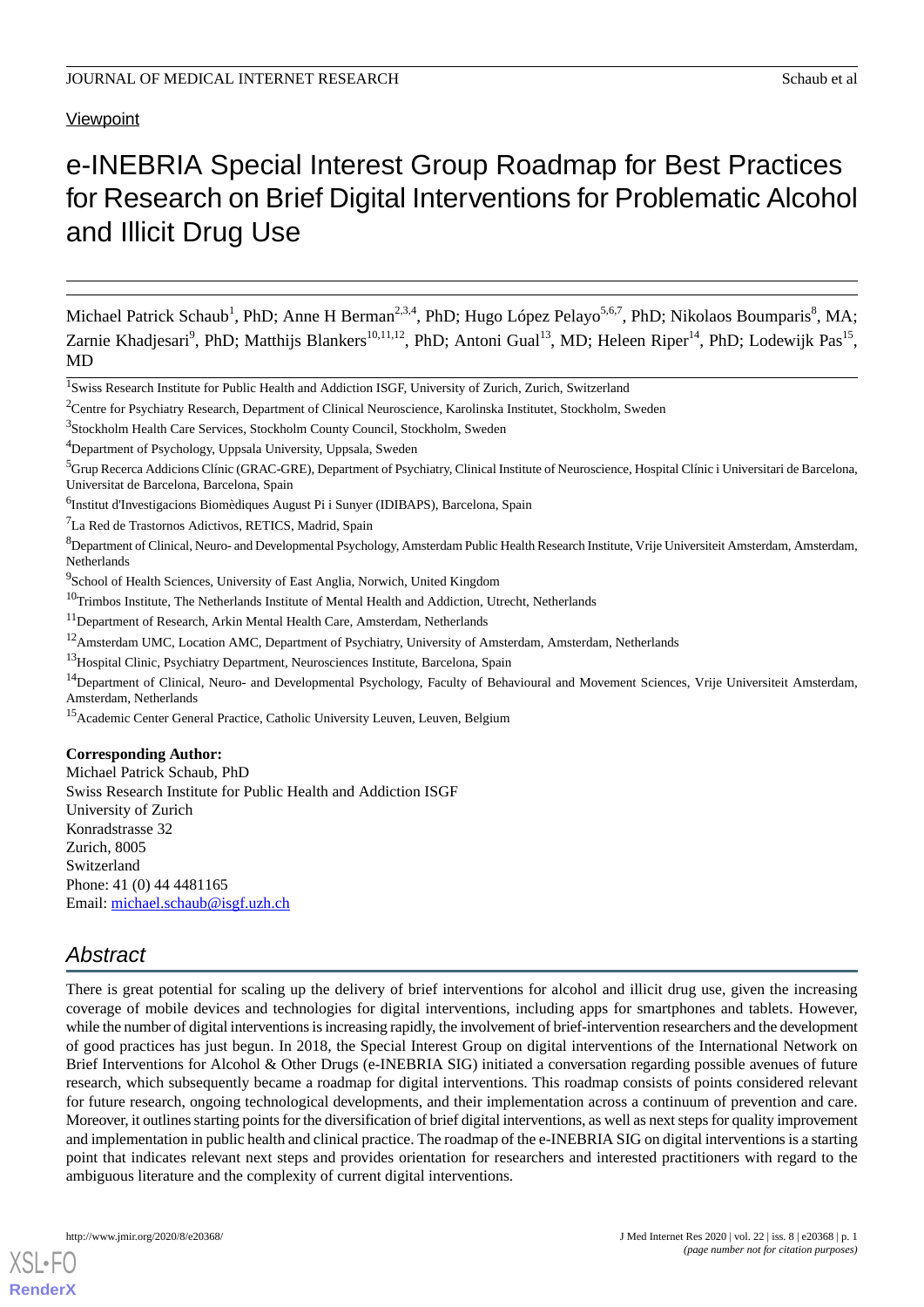#### JOURNAL OF MEDICAL INTERNET RESEARCH Schaub et al. Schaub et al.

*(J Med Internet Res 2020;22(8):e20368)* doi: [10.2196/20368](http://dx.doi.org/10.2196/20368)

#### **KEYWORDS**

brief interventions; mobile applications; good practice; implementation research; quality assurance

# *Background*

The Special Interest Group on digital interventions of the International Network on Brief Interventions for Alcohol & Other Drugs (e-INEBRIA SIG) was launched at the INEBRIA conference in Lausanne (2016); the group also took part in INEBRIA conferences in 2017 (New York) and 2018 (Santiago de Chile). During the conference in Santiago de Chile, e-INEBRIA SIG discussed possible avenues for further research that subsequently, in continued meetings, turned into a roadmap, as presented in this commentary. In particular, e-INEBRIA SIG is interested in the potential of electronic health (eHealth) technologies for brief interventions in health and other settings to reduce the harms produced by alcohol, drug use, and gambling.

There is great potential for scaling up the delivery of brief interventions, given the increasing coverage in high, middle, and low income countries of smartphones, wearables, and other connected devices worldwide, and the rise of new technologies like geotagging and chatbots. Knowing which technologies can be successfully applied in target groups of alcohol and drug users and which components of interventions are essential for reducing harm could help enhance their impact at a public health level.

One strategy to foster evidence-based developments is to keep track of ongoing scientific developments, including periodic reviews and meta-analyses on the effectiveness and implementation of internet interventions for alcohol and other substances. Recent meta-analyses have demonstrated the effectiveness of internet interventions at reducing alcohol use in alcohol misusers [[1\]](#page-3-0); reducing cannabis use in cannabis misusers, at least in the short-term [[2\]](#page-3-1); and reducing drug use among opioid and mixed-drug users [[3\]](#page-3-2). Moreover, individual patient data (IPD) meta-analyses could, due to their large pooled samples, help to identify initial trends in subgroups (eg, [[1\]](#page-3-0)).

However, a limitation of most digital interventions developed as part of scientific studies is that they often lack funding for maintenance after study completion. A recent review on such interventions in the alcohol field identified 72 trials assessing alcohol interventions, among which only 8 (11%) remained accessible; these were mostly internet-based interventions [\[4](#page-3-3)].

While numerous digital interventions aiming to reduce substance use are available, most lack evidence-based brief intervention content, have never been evaluated for effectiveness, and have been developed without academic or specialist input, including some that are profit-oriented [\[5](#page-3-4),[6](#page-3-5)]. In the case of cannabis misuse, the situation is worse because the few genuine apps aimed at harm reduction and reducing cannabis use are forced to compete with hundreds of currently available apps that promote cannabis use [\[7](#page-3-6)]. Some attempts have been made to develop evidence-based health app quality rating scales, and one has been developed for researchers [\[8](#page-3-7)], with a version

 $XS$  • FO **[RenderX](http://www.renderx.com/)** available for end users [\[9](#page-3-8)]; however, it is unlikely that alcohol and drug users make use of the latter. Thus, it is rational to foster research on genuine harm-reduction–oriented digital interventions, particularly apps, to promote their use and evidence-based quality development.

While it is rational to develop generalizable digital interventions to reduce harm from alcohol and drug use at a general population level, there is evidence from other mental health fields that tailored digital interventions for specific cultures or migrants [[10\]](#page-3-9) can increase their effectiveness. There are few systematic reviews of tailored digital interventions for specific alcohol- or drug-using groups and classical diversification topics (eg, different age groups, like the elderly, as well as different genders, educational levels, and cultures). The development of such digital interventions in the addiction field is still in its infancy relative to face-to-face interventions.

# *Roadmap for Brief Digital Interventions*

## **Aims**

Taking into consideration the complexity of current brief digital interventions, the aim of the roadmap is to propose further steps and provide orientation in the ambiguous literature for researchers and interested practitioners thus promoting the coordinated, systematic development of a knowledge base that will facilitate the effective development and application of digital interventions.

#### **Methods**

The members of e-INEBRIA SIG represent 6 European countries, have previously developed and evaluated digital interventions for alcohol and other drugs, and exchange information and plan further research at the annual INEBRIA conference. We developed a preliminary roadmap during the last INEBRIA preconference workshop in 2018, in Santiago, Chile, and refined it during subsequent bimonthly teleconferences and email exchanges. The roadmap was then organized into four main topic groups and, once again, discussed within the group.

#### **Topics**

#### *Evaluation of Effective Implementation Modalities*

- Continue evaluation research efforts (start to construct an ongoing collection of overall data sets for IPD meta-analyses; begin with meta-analyses for different interventions and target groups)
- Investigate which elements make digital interventions more effective, particularly to identify components that improve adherence, enhance motivation, and/or promote sustained behavior change
- Investigate how brief digital interventions should be integrated and can enhance different forms of blended or face-to-face treatments for alcohol and drug use disorders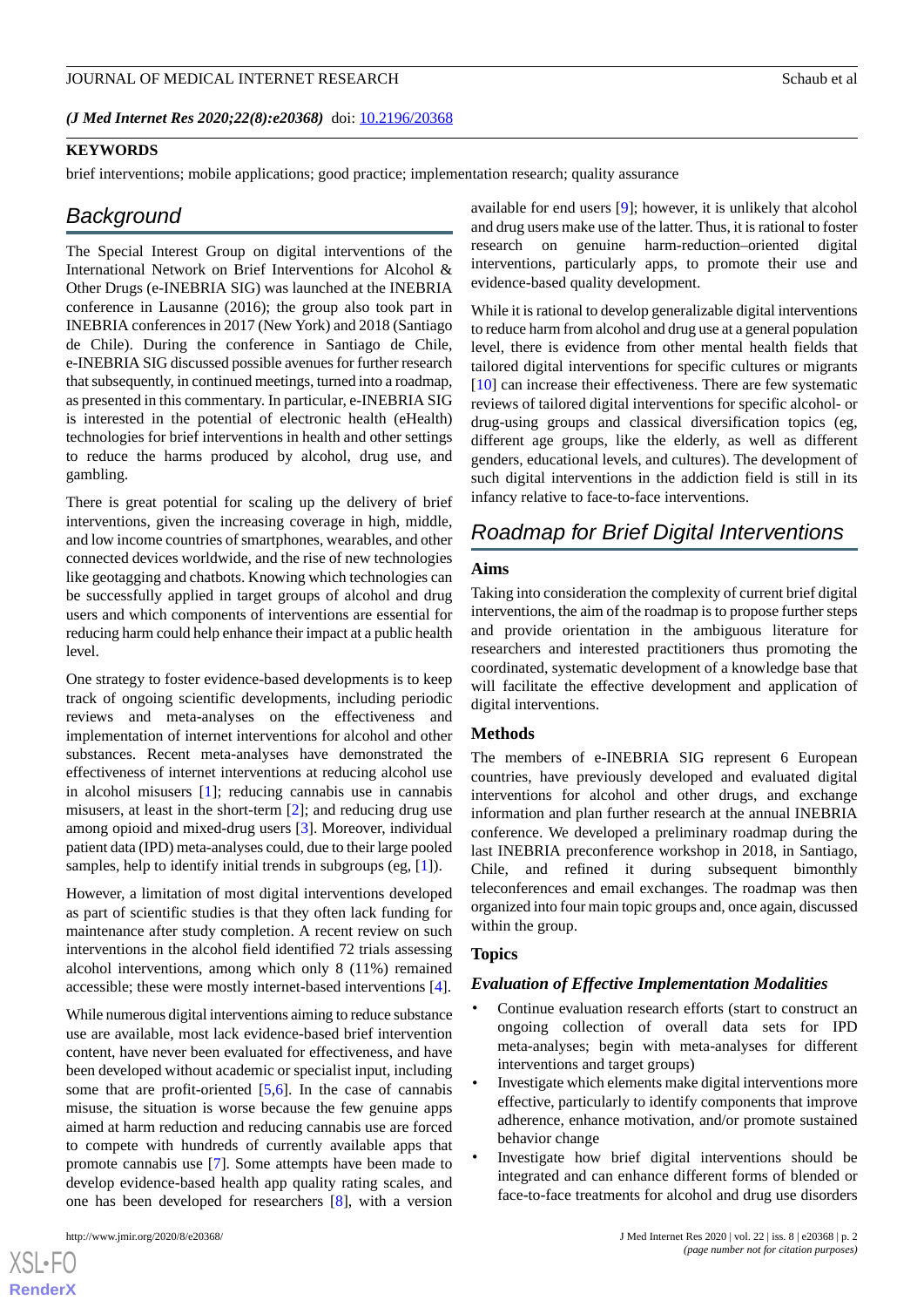## JOURNAL OF MEDICAL INTERNET RESEARCH Schaub et al. Schaub et al.

(with continuous electronic monitoring or personalized feedback; investigate the potentials and limitations of motivational interviewing)

- Investigate the complementarity between anonymous applications for public health and applications for the clinical setting, including hazardous or harmful use recognition and identification; behavior change support; and continued harm reduction
- Investigate public health and clinical applications for specific vulnerable populations (eg, gender, age, cultural issues, personal differences, differences in contexts and settings).
- Develop a core set of validated outcome measures suitable for use in digital brief intervention research, depending on the targeted substance

# *Diversification and Cultural Sensitivity*

- Develop and investigate easy-to-use and tablet-optimized guided and unguided brief interventions for the elderly, with extended content and adapted measures
- Foster the development of culturally generalizable interventions for newly industrialized countries, in collaboration with the World Health Organization (WHO) and other relevant international organizations
- Start to adapt brief digital interventions for specific cultures and minorities to investigate if cultural adaptation makes a difference in an intervention's acceptance and effectiveness

# *Accommodation of New Technology*

- Encourage research on novel technologies, such as chatbots, for brief internet interventions to allow for more interactivity, including geotagging functions (eg, to warn against places that are risky for relapses or to network with supporting peers or social workers in the immediate proximity at concert events [\[5](#page-3-4)])
- Clarify whether and how brief digital interventions can profit from gamification and for which target groups
- Develop and investigate just-in-time adaptive brief digital interventions
- Make use of big data technologies (eg, as an additional data source for missing data within a classical randomized controlled trial; to derive a natural additional control group in addition to existing groups in a classical randomized controlled trial design; or to gain better access to risk groups for brief digital interventions at population levels).

## Develop an evidence base of effective implementation strategies, where training, support, and financial incentives are the most effective strategies for implementing face-to-face brief interventions

# *Intervention Quality and Safety Management*

- Develop quality criteria for digital interventions to change alcohol use and illicit drug use and promote harm reduction
- Develop a directive on collaboration between research and commercial interests, particularly for publicly funded organizations and private collaborations
- Further develop the taxonomy for describing brief digital interventions in a standardized way
- Develop best practices for professionals working with brief digital interventions
- Keep abreast of ongoing quality developments, like genuine health app rating websites

# *Discussion*

While this roadmap provides orientation to current developments in this field, it is also considered a starting point. It will need updating and ongoing promotion at future meetings and conferences, as well as in publications. Moreover, we must ensure that the points listed in our roadmap will be followed by actions. Therefore, we plan to continue our discussions between future INEBRIA conferences, during symposia and workshops at these conferences, and at related conferences like those of the International Society for Research on Internet Interventions (ISRII) and the International Society of Behavioral Medicine (ISBM), where alcohol and drug use can be linked to relevant developments in digital interventions (ISRII), epidemiology, and interventions for health-related behaviors and chronic conditions (ISBM).

# *Conclusions*

The roadmap proposed by e-INEBRIA SIG on digital interventions is a starting point that indicates relevant next steps. It also provides orientation for researchers and interested practitioners with regard to the ambiguous literature and the complexity of current digital interventions. Moreover, it is a call for action to coordinate our efforts toward research and evidence-based implementation in the context of rapid technological development.

# **Authors' Contributions**

MPS and HR had the initial idea to construct this roadmap; MPS prepared the first draft of the manuscript; and all authors contributed to the manuscript.

# **Conflicts of Interest**

AHB is the co-owner of a company (TeleCoach AB, not currently active) that aims to disseminate digital interventions for problematic behaviors, including hazardous and harmful alcohol use. AG has received a grant from Novartis. All other authors declare no conflicts of interest.

## **References**